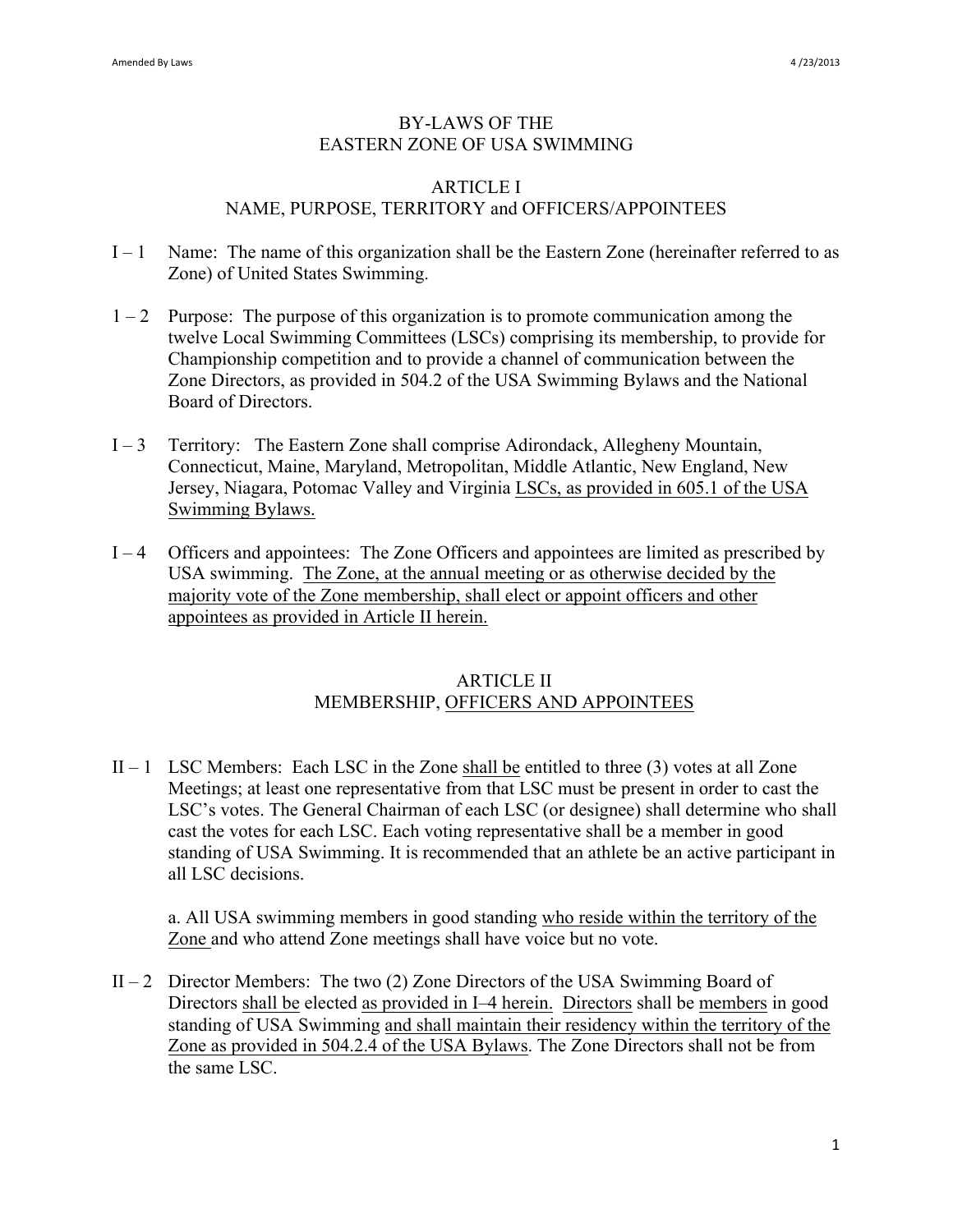- II 3 Other Elected Officers: Secretary/Treasurer, Technical Chair, two Age Group Chairs, one coach and one non-coach, the Diversity Coordinator Chair and the Athlete Representatives shall be elected as provided in I–4 herein. The elected officers shall be current members of an LSC in the Zone and members in good standing of United States Swimming
- $II 4$  Zone Athlete Representatives: One athlete shall be named to represent the athletes as the Zone Officer on the National Athletes Committee, as provided in 506.2.3D of USA Swimming Bylaws. He/She shall be elected by the athletes of the LSCs in attendance at the Zone meeting. Zone Athlete Representatives must be a current member of the Zone and members in good standing of USA Swimming.
- $II 5$  Appointed Officers: The Officials Chair, Webmaster and the Zone Championship Coordinator.

# ARTICLE III TERMS OF OFFICE AND DUTIES

All elected officers of the Zone shall serve a two year term, except Secretary/Treasurer and the Diversity Coordinator. The terms shall commence at the close of the Annual Meeting of the Zone, coinciding with the meeting of the USA Swimming House of Delegates, at which they are elected.

 $III - 2$  Duties of the Zone Director – Coach

a. Shall perform all duties set forth by USA Swimming Bylaws for a member of the USA Swimming Board of Directors.

b. Shall chair all Zone meeting from the conclusion of the Annual meeting at which the election is held in an odd numbered year to the conclusion of the Annual Meeting in the following even numbered year.

c. Shall serve as a member of the Meet Coordination Committee.

d. Shall chair Zone meeting in the absence of the Zone Director – Non-Coach

e. Shall chair the Zone meetings when the Zone Director – Non-Coach is elected and will cast the deciding vote in a tied election. This vote must be cast prior to counting the votes.

 $III - 3$  Duties of the Zone Director – Non-Coach:

a. Shall perform all duties set forth by USA Swimming Bylaws for a member of the USA Swimming Board of Directors.

b. Shall chair all Zone Meetings from the conclusion of the Annual meeting at which the election is held in an even numbered year to the conclusion of the Annual meeting in the following odd numbered year.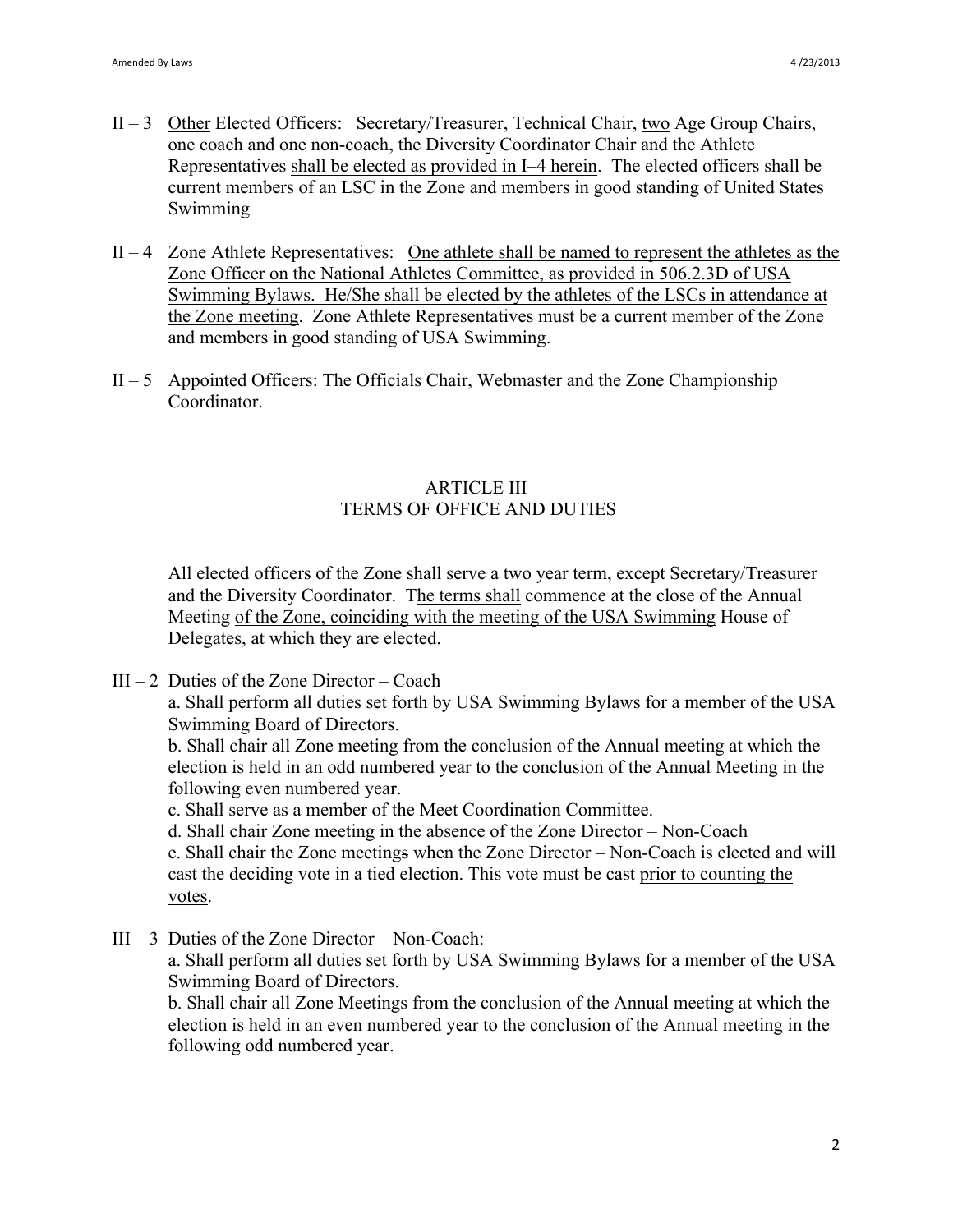c. Shall chair the Zone meeting when the Zone Director – Coach is being elected and will cast the deciding vote in a tied election. This vote must be cast prior to counting the votes.

d. Shall chair Zone meetings in the absence of the Zone Director – Coach in even numbered years.

e. Shall serve as a member of the Meet Coordination Committee.

- $III 4$  Duties of the Technical Planning Chair:
	- a. Shall chair the Technical Planning committee
	- b. Shall be a member of the Meet Coordination committee

c. Shall review Meet Announcements for the zone Championship AG Meets and the Speedo Champions Series (Sectional) Meets for consistency and compliance with the Zone Policy.

d. Shall provide guidance regarding technical aspects of the conduct of competition at the zone Age Group Championship Meets and Speedo Champions Series (Sectional) Meets.

- III 5 Duties of the Age Group Development Committee Members: There shall be a coach and Non-Coach member of the Age Group Committee for the Zone.
- $III 6$  Duties of the Diversity Coordinator:

a. Facilitate communication and exchange of ideas and best practices among the 12 Eastern Zone LSC Diversity chairs, who will serve as the Eastern Zone Diversity Alliance.

b. Report to the Zone Directors and at the Zone meeting about diversity efforts and initiatives throughout the Eastern Zone.

c. Serve as a liaison during the planning and delivery phases of Zone-wide programs such as the Zone diversity camp, Zone multi-cultural meets, and Zone-wide Water Safety Days.

d. Support and assist with the fulfillment of USA Swimming and the National Diversity Committee objectives.

e. If no Diversity Chair is in place at the LSC level, the Zone Diversity Chair will communicate the diversity/inclusion efforts to the General Chair of the LSC and assist the General Chair in filling the Diversity Chair position in that LSC.

 $III - 7$  Duties of the athlete Representatives:

a. Shall solicit views of LSC athlete representatives and present them, as appropriate to the Zone and USA Swimming

b. Shall represent the Zone on the USA Swimming Athlete Committee.

c. Shall report athlete-related information from USA Swimming to the Zone and the LSC athlete representatives.

- III 8 Duties of the Secretary/Treasurer:
	- a. Shall be responsible for record keeping and minutes of all Zone and Officers meetings
	- b. Shall conduct official correspondence for the Zone
	- c. Shall issue notices of all Zone meetings.
	- d. Shall receive and disburse all monies as authorized by the Zone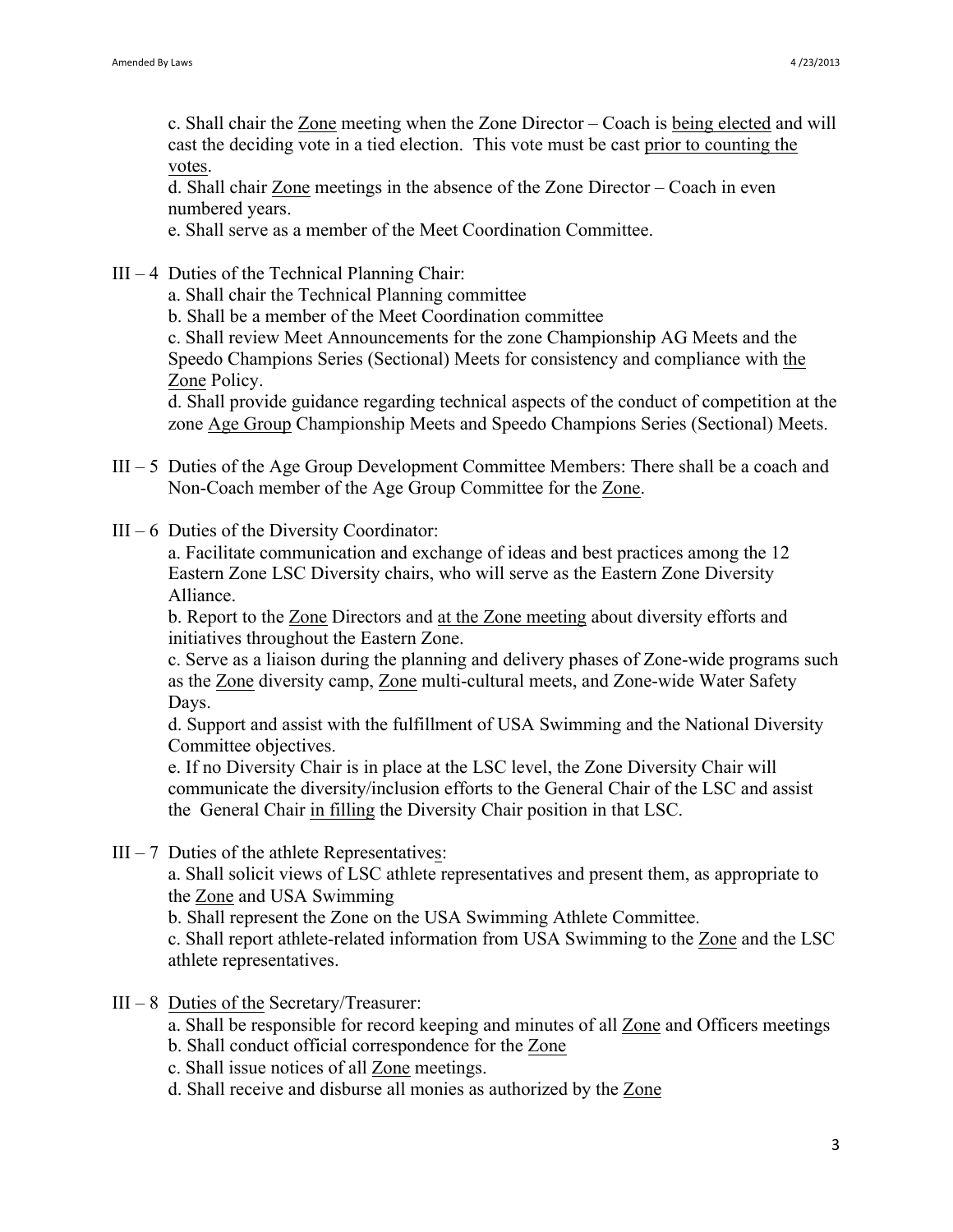e. Shall maintain financial records for the Zone.

f. Shall keep all funds of the Zone on deposit in a designated account with USA swimming

g. Shall prepare and send reports as may be required by USA Swimming.

h. Shall maintain swimming Records of the Zone

i. Shall purchase pins and certificates for participants of the Zone Age Group Championship Meets.

## ARTICLE IV TERMS OF OFFICE LIMITATIONS OF TERMS

- IV  $-1$  The Zone Directors shall be elected for a term of two (2) years, one each elected annually; coach representative in the even-numbered years, non-coach in the oddnumbered years.
- IV  $-2$  The following officers shall be elected in the even-numbered years:
	- a. Zone Director Coach
	- b. Age Group Development Committee member Non Coach
	- c. Diversity Coordinator Chair
	- d. Secretary/Treasurer
	- e. Athlete Representative
- IV  $-3$  The following officers shall be elected in the odd-numbered years:
	- a. Zone Director Non Coach
	- b. Technical Planning Chair
	- c. Age Group Development Committee member Coach
- IV 4 Limitation of Terms: No officer shall be elected to more than two successive terms except the Secretary/Treasurer and the Diversity Coordination Chair may be elected to more than two terms.
- IV 5 Vacancy: A vacancy in any office shall be filled by appointment by the Zone Directors until the next regularly scheduled meeting of the Zone. A vacancy of a Zone Director shall be filled in accordance with part 504.8 of USA Swimming Rules and Regulations.

#### ARTICLE V

## NOMINATIONS, ELECTIONS AND VOTING

 $V - 1$  Nominations:

a. Candidates for all offices may be nominated at the Zone spring meeting prior to the Annual Meeting.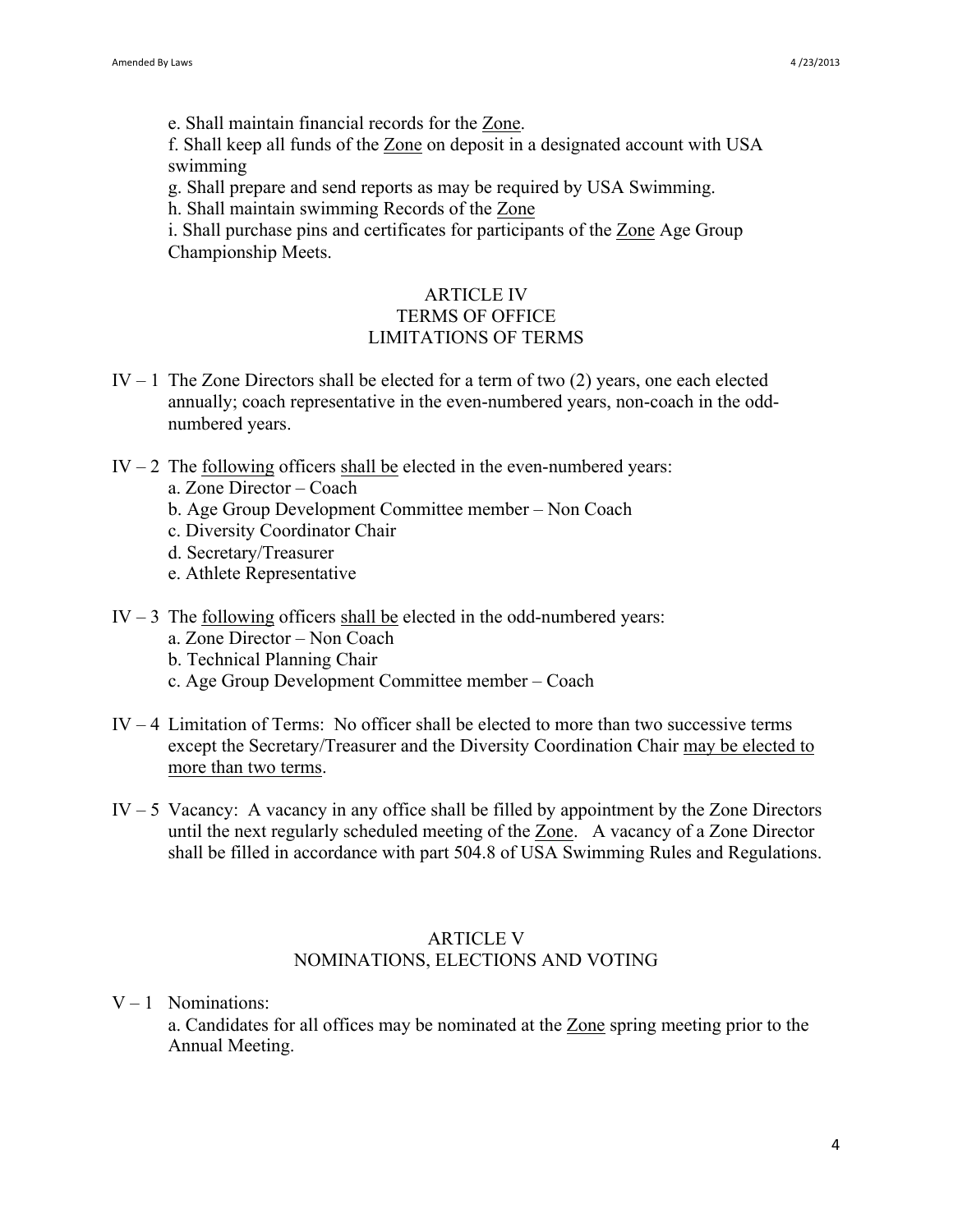b. Officers may be nominated from the floor at the Annual Zone meeting held during the annual USA Swimming House of Delegates meeting by any USA Swimming member of an LSC in the Zone.

 $V - 2$  Voting:

a. The eight elected officers of the Zone organization and the delegate/delegates authorized by each Local Swimming Committee (LSC) may vote in elections and on all matters properly coming before the Zone at Zone meetings.

b. Elections shall be by secret ballot with each LSC having three (3) votes cast by the LSCchair or a designee. The election requires a majority of the votes cast. If no candidate receives a majority of the votes on the first ballot, the leading candidates whose votes total a majority will advance to a second ballot. If this vote results in a tie, the Zone Director not running for election will cast the deciding vote which should be made at the time of the second vote.

 $V - 3$  Proxy Votes: Each of the LSC's three (3) votes at the Zone meeting may be cast by one or more LSC representatives (as determined by the General Chair or a designee) present at the meeting. An LSC may not assign its vote(s) to another LSC to be cast on its behalf.

## ARTICLE VI **MEETINGS**

- VI 1 Annual Meeting: The Annual meeting of the Zone shall be held in conjunction with the meeting of the USA Swimming House of Delegates. Notice of the annual convention of USA Swimming shall be considered notice of the Annual meeting of the Zone.
- VI 2 Spring Meeting: A Spring meeting of the Zone shall be held in the spring at a date and location to be determined at the prior spring meeting. The notice of the spring meeting or any special meeting shall be sent by the Secretary at least thirty (30) days in advance of the meeting. An agenda, setting forth the specific items to be considered and acted upon, shall be sent at least fifteen (15) days in advance of the meeting.
- VI 3 Quorum: a quorum at all meeting shall consist of those present and eligible to vote.
- VI 4 The Maximum number of votes that may be cast at any Zone meeting shall be the three (3) votes of each 12 LSCs, plus the votes of the eight (8) elected officers.
- VI 5 Special Meeting: A special meeting may be called by agreement of both Zone Directors or upon written request to the Secretary by no less than one-third of the LSC General Chairs of the Zone.
- VI 6 Rules of Order: The procedural rules at all meetings shall be Robert's Rules of Order Newly Revised, current at the time of the meeting.